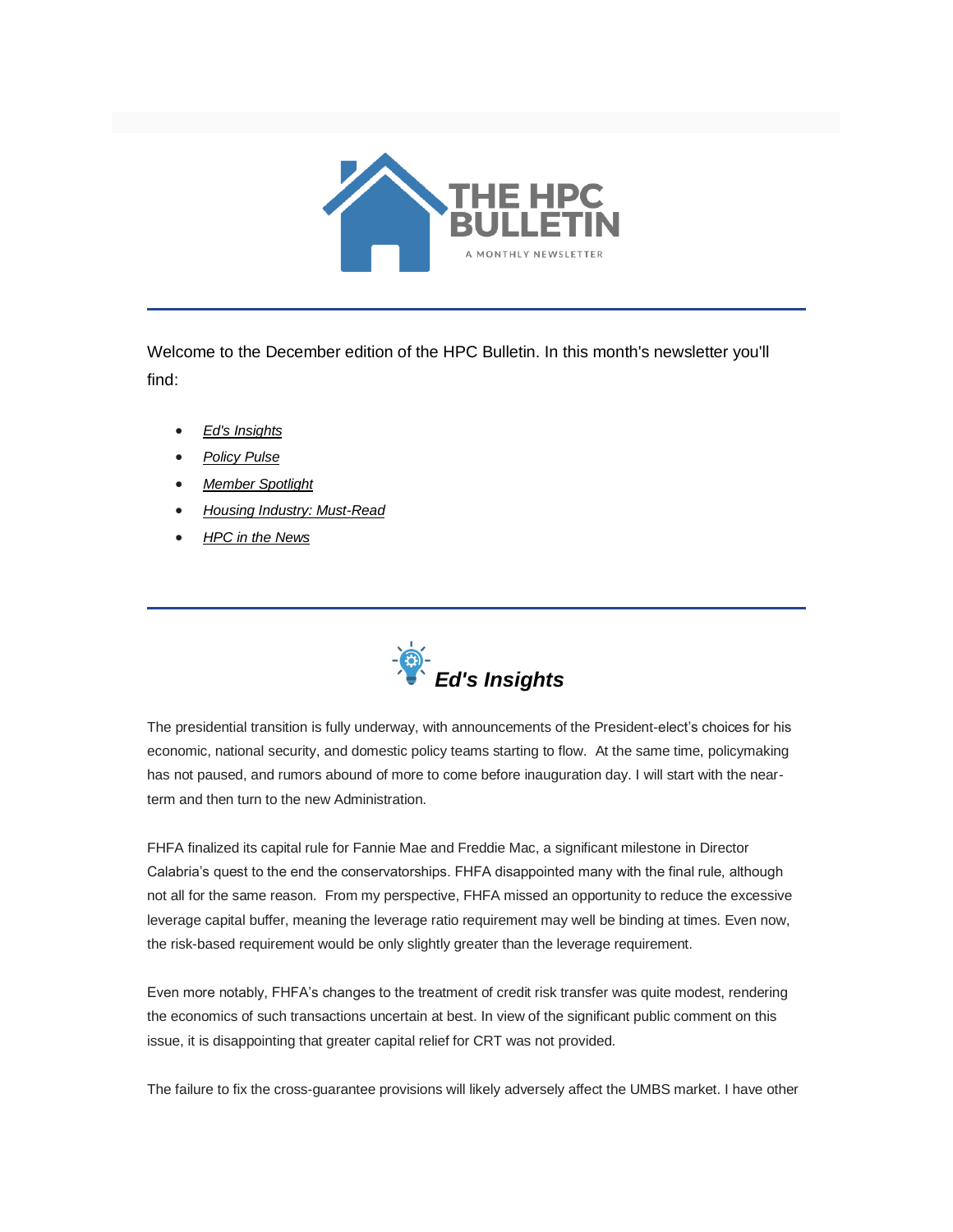concerns as well, but overall, the rule produces a meaningful capital requirement for the GSEs – something strongly endorsed by FSOC. Next, I expect FHFA will turn to issuing a proposed liquidity rule and a re-proposed set of prudential requirements for independent mortgage banks. Both may appear this month.

There has been recent chatter that the capital rule signals a push to end the conservatorships before inauguration day. While anything is possible, the likely path is more modest, such as an increase in the permitted retained earnings limit.

The incoming Administration faces many challenges, starting with the pandemic. In housing, I believe the plight of renters – and their landlords – will receive immediate attention, as will post-forbearance outcomes. Promoting minority home ownership and reducing racial inequality in housing will be key policy goals for the incoming Administration.

Meg and I had a lengthy and meaningful discussion with the HUD/FHFA transition team recently. We emphasized the good progress that has been made with the FHA program and encouraged its continuation, especially regarding the technology developments that have been taking place.

I wish all of you a peaceful and safe holiday season.

- Ed DeMarco

<span id="page-1-0"></span>

## **New Products Rule**

HPC set up a new working group to evaluate and comment on FHFA's [proposed New Products Rule,](https://nam12.safelinks.protection.outlook.com/?url=https%3A%2F%2Fwww.federalregister.gov%2Fdocuments%2F2020%2F11%2F09%2F2020-23452%2Fprior-approval-for-enterprise-products&data=04%7C01%7Canna.herndon%40edelman.com%7C6b9b93e438354194185308d896477448%7Cb824bfb3918e43c2bb1cdcc1ba40a82b%7C0%7C0%7C637424580941276292%7CUnknown%7CTWFpbGZsb3d8eyJWIjoiMC4wLjAwMDAiLCJQIjoiV2luMzIiLCJBTiI6Ik1haWwiLCJXVCI6Mn0%3D%7C1000&sdata=r9msimCE2wvk9uHo9orRSko%2BerrPXX0kFJDf4Q5Mvck%3D&reserved=0) which will require the GSEs to provide advance notice to FHFA of new activities and obtain prior approval before launching new products. The proposed rule establishes criteria for determining whether a new activity is a new product that merits public notice and comment, and the timelines for each step of the process. The working group has identified several areas in the proposed rule for additional analysis:

- Adequacy of the timelines
- Level of detail needed in a new product public notice
- Objective criteria for determining whether something is a new product and whether it should be approved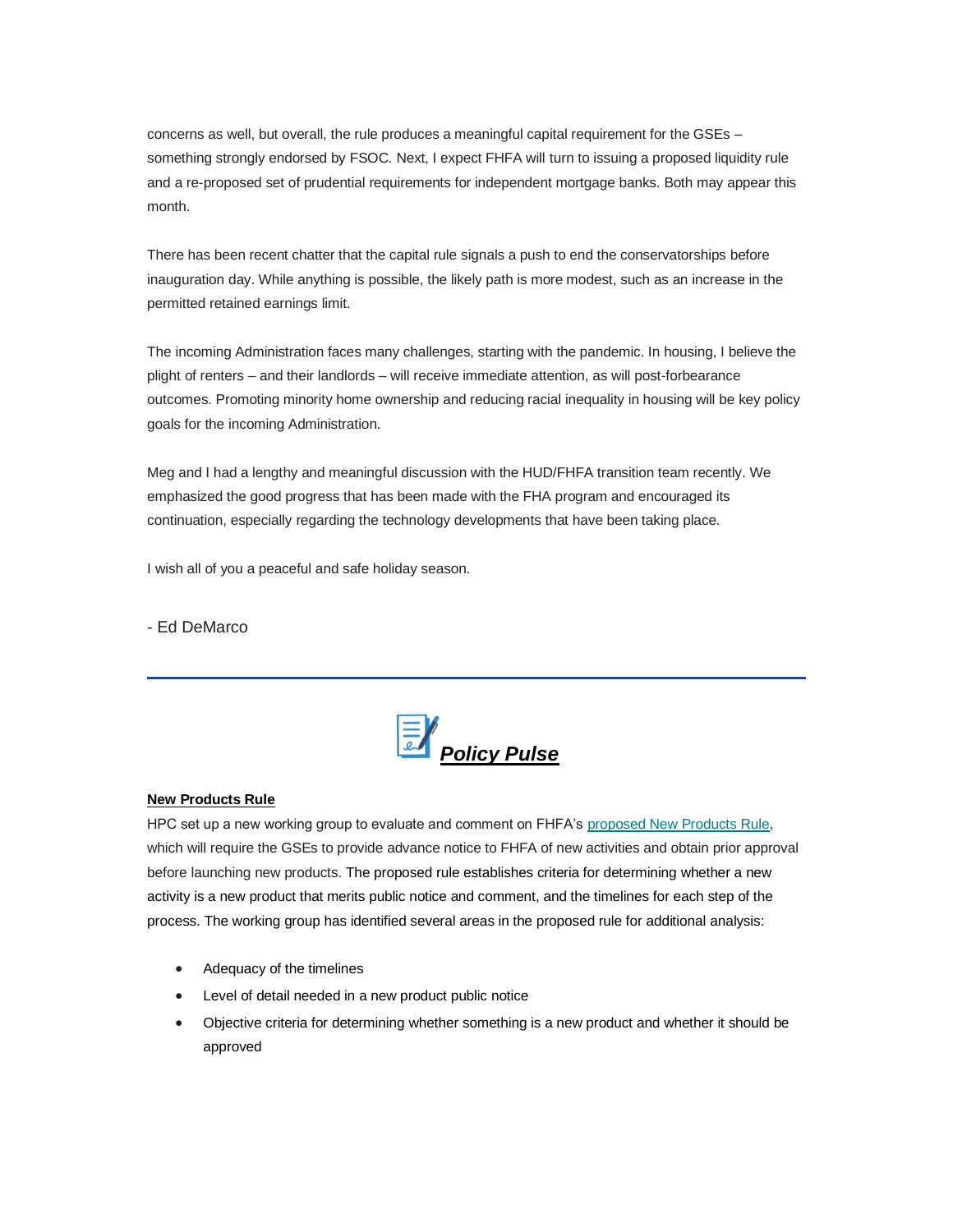• Appropriate level of transparency for FHFA's new product decision making.

Comments are due on January 8, 2021.

## **Equal Credit Opportunity Act (ECOA)**

HPC's ECOA working group has been actively engaged in developing recommendations to the CFPB's [Request for Information](https://nam12.safelinks.protection.outlook.com/?url=https%3A%2F%2Ffiles.consumerfinance.gov%2Ff%2Fdocuments%2Fcfpb_rfi_equal-credit-opportunity-act-regulation-b.pdf&data=04%7C01%7Canna.herndon%40edelman.com%7C6b9b93e438354194185308d896477448%7Cb824bfb3918e43c2bb1cdcc1ba40a82b%7C0%7C1%7C637424580941286278%7CUnknown%7CTWFpbGZsb3d8eyJWIjoiMC4wLjAwMDAiLCJQIjoiV2luMzIiLCJBTiI6Ik1haWwiLCJXVCI6Mn0%3D%7C1000&sdata=3YHMPtH8x39isRk62ZJM7CG11AlAPSS7BhjKPvzmyZk%3D&reserved=0) (RFI) on ECOA. There are ten topics raised in the RFI, but HPC has chosen to focus on five: (1) Artificial Intelligence and Machine Learning; (2) ECOA Adverse Action Notices; (3) Affirmative Advertising to Disadvantaged Groups; (4) Special Purpose Credit Programs; and (5) Limited English Proficiency [\(separate letter\)](https://nam12.safelinks.protection.outlook.com/?url=https%3A%2F%2Ffbb0ab68-1668-4db6-9365-051035190b71.filesusr.com%2Fugd%2Fd315af_93d1d964ce31408b9892f1ef734d9a71.pdf&data=04%7C01%7Canna.herndon%40edelman.com%7C6b9b93e438354194185308d896477448%7Cb824bfb3918e43c2bb1cdcc1ba40a82b%7C0%7C1%7C637424580941286278%7CUnknown%7CTWFpbGZsb3d8eyJWIjoiMC4wLjAwMDAiLCJQIjoiV2luMzIiLCJBTiI6Ik1haWwiLCJXVCI6Mn0%3D%7C1000&sdata=SNqv%2B3Rwz1H%2BhvYMWkHQZ2jvl21kqOQ612WKaqeXxoE%3D&reserved=0). Although there are several recommendations for each topic, the following are consistent themes in the [letter:](https://nam12.safelinks.protection.outlook.com/?url=https%3A%2F%2Ffbb0ab68-1668-4db6-9365-051035190b71.filesusr.com%2Fugd%2Fd315af_2cc94200589b4d1494b9c67858fa959e.pdf&data=04%7C01%7Canna.herndon%40edelman.com%7C6b9b93e438354194185308d896477448%7Cb824bfb3918e43c2bb1cdcc1ba40a82b%7C0%7C1%7C637424580941296272%7CUnknown%7CTWFpbGZsb3d8eyJWIjoiMC4wLjAwMDAiLCJQIjoiV2luMzIiLCJBTiI6Ik1haWwiLCJXVCI6Mn0%3D%7C1000&sdata=aaacYnkCmhOMJ5Dj7%2BEOnrwHn7oRxg8HyVKTUkIx0k4%3D&reserved=0)

- CFPB should provide guidance, whether through rulemaking, official commentary, or otherwise, on its expectations for the application of ECOA to emerging innovations, including expectations for proper monitoring;
- CFPB should update the Regulation B commentary and model notices to account for changes in credit underwriting methodologies and decision making;
- CFPB should clarify the parameters and scope of the application of ECOA to encourage creditors to engage in affirmative advertising to disadvantaged groups and special purpose credit programs; and
- CFPB should coordinate with the other federal financial services regulators to pursue consistent guidance and regulatory expectations. When possible, this should include the attempts to seek consistency not only under ECOA itself, but also between ECOA and other antidiscrimination laws such as the Fair Housing Act.

Another topic covered in the RFI is Limited English Proficiency (LEP). Since the CFPB previously recognized that HPC's LEP working group is one of most engaged, thoughtful, and proactive industry groups and encouraged HPC to submit an ECOA response letter presenting a recommendation that HPC previously conveyed verbally. The LEP letter responds directly to the CFPB's request for additional information on the challenges of serving LEP customers, then recommends a set of regulatory principles and a model for CFPB guidance, the FTC's Dot Com Disclosures guidance.

## **Lump Sum Escrow Letter to CFPB**

HPC sent a [comment letter](https://nam12.safelinks.protection.outlook.com/?url=https%3A%2F%2Ffbb0ab68-1668-4db6-9365-051035190b71.filesusr.com%2Fugd%2Fd315af_2a2d91c461614792aad6ba88ca95a6a6.pdf&data=04%7C01%7Canna.herndon%40edelman.com%7C6b9b93e438354194185308d896477448%7Cb824bfb3918e43c2bb1cdcc1ba40a82b%7C0%7C1%7C637424580941296272%7CUnknown%7CTWFpbGZsb3d8eyJWIjoiMC4wLjAwMDAiLCJQIjoiV2luMzIiLCJBTiI6Ik1haWwiLCJXVCI6Mn0%3D%7C1000&sdata=3A6WqOCY0OqM0JOfLkd9dijNWSuTB%2FCsSyhx98hDD%2BA%3D&reserved=0) to the CFPB, signed jointly with the Mortgage Bankers Association, to offer feedback on the CFPB's recent supervisory activity that resulted in a new interpretation of the Reg X escrow rules. The CFPB claims that a servicer may not include in the annual escrow account statement the option for lump-sum repayment of a shortage or deficiency. Specifically, the CFPB explained in the summer edition of the [Supervisory Highlights](https://nam12.safelinks.protection.outlook.com/?url=https%3A%2F%2Fwww.financialservicesperspectives.com%2Fwp-content%2Fuploads%2Fsites%2F6%2F2020%2F10%2FSup-Materials.Blog_.FSP_.-cfpb_supervisory-highlights_issue.-Oct-2020.pdf&data=04%7C01%7Canna.herndon%40edelman.com%7C6b9b93e438354194185308d896477448%7Cb824bfb3918e43c2bb1cdcc1ba40a82b%7C0%7C1%7C637424580941306264%7CUnknown%7CTWFpbGZsb3d8eyJWIjoiMC4wLjAwMDAiLCJQIjoiV2luMzIiLCJBTiI6Ik1haWwiLCJXVCI6Mn0%3D%7C1000&sdata=OxmGtJmB4XPXu1XVeM09EjWBX9EX5Eh9a7VaMB1LO%2BY%3D&reserved=0) report that one or more servicers violated Regulation X by including a lump sum repayment option — not a lump sum repayment requirement — in the escrow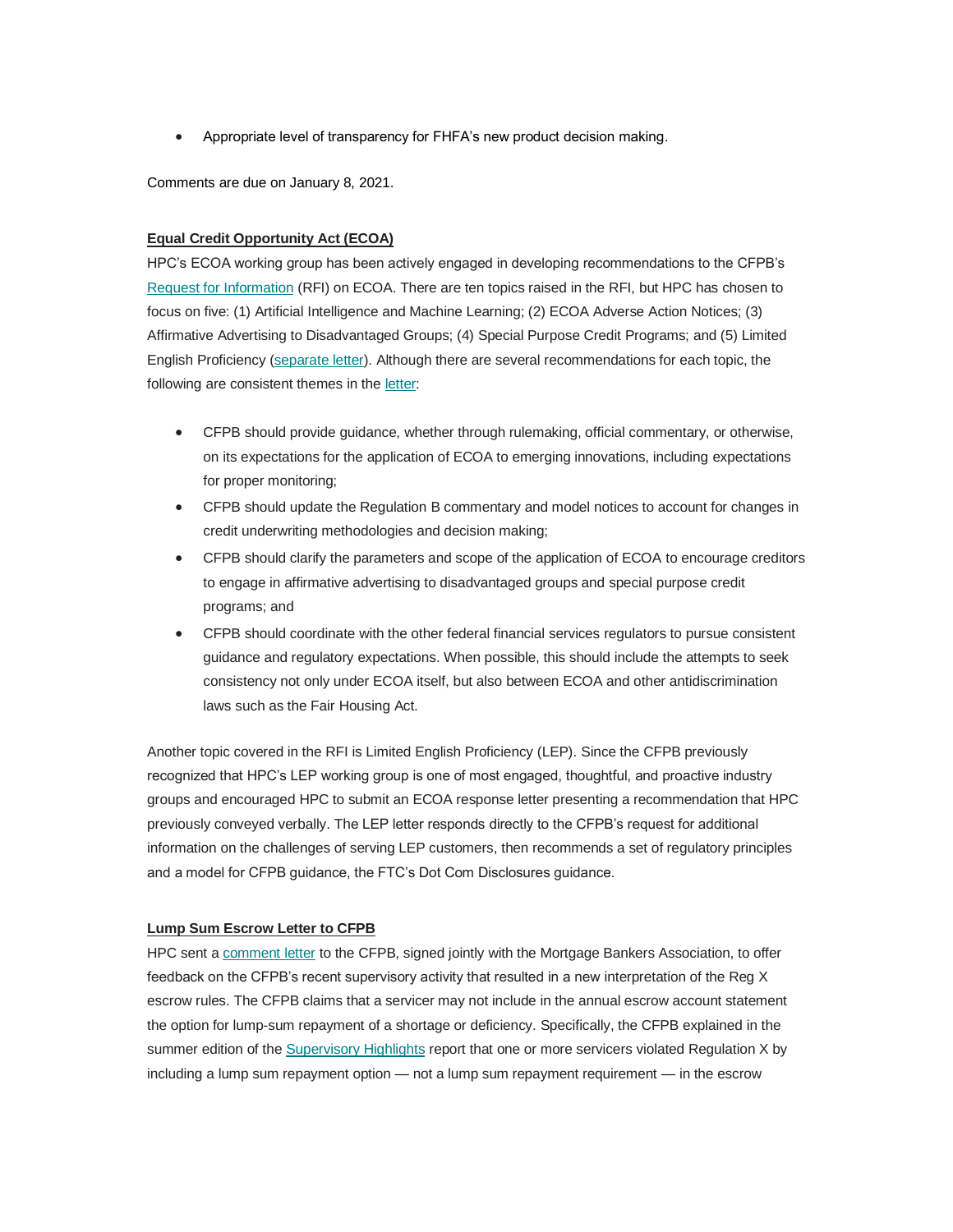account statement, for borrowers with shortages greater than or equal to one month's escrow payment. HPC highlighted that this interpretation contradicts long-standing, historical application of this regulation and requested that the Bureau begin rulemaking to address the disparity in understanding. The HPC-MBA letter requests new regulatory text to expressly permit servicers to include, in annual escrow statements, an option for the borrower to repay in lump sum any escrow shortages or deficiencies that are equal to or greater than one month's escrow account payment. However, since rulemaking will take time, we also requested that the Bureau clarify in writing that a servicer can accept a lump sum repayment from a borrower and that such communications can include written, verbal (inbound or outbound calls), online educational material, and online account pages.

## **CFPB & HPC Mortgage Servicing Forum**

CFPB Director Kathy Kraninger invited HPC members to participate in a conversation with her on COVID-19 servicing practices. The sixty-minute meeting sought to draw contrasts between the COVID-19 challenges and the last crises, walking through a discussion on forbearance communications, postforbearance solutions, how forbearance and post-forbearance are working in the portfolio and PLS space, and foreclosures. Member comments to Director Kraninger focused on:

- What's working well
- Appreciation for governmental coordination
- Strategies for engaging non-responsive customers
- Ease of implementing forbearance and post-forbearance options
- How lengthy foreclosure moratoria can cause difficulty for all parties

HPC concluded the discussion by committing to work with Director Kraninger and her team on these issues, along with any other issues where they feel that they need industry perspective.

## **Capital Rule**

<span id="page-3-0"></span>FHFA's highly anticipated [final capital rule](https://nam12.safelinks.protection.outlook.com/?url=https%3A%2F%2Fwww.fhfa.gov%2FSupervisionRegulation%2FRules%2FRuleDocuments%2FEnterprise%2520Capital%2520Final%2520Rule%2520for%2520Website.pdf&data=04%7C01%7Canna.herndon%40edelman.com%7C6b9b93e438354194185308d896477448%7Cb824bfb3918e43c2bb1cdcc1ba40a82b%7C0%7C1%7C637424580941306264%7CUnknown%7CTWFpbGZsb3d8eyJWIjoiMC4wLjAwMDAiLCJQIjoiV2luMzIiLCJBTiI6Ik1haWwiLCJXVCI6Mn0%3D%7C1000&sdata=fbhJ%2FgJ39QeKsGgnGqAS5LxHwzXxRasH7Ygo%2Bx8QLMI%3D&reserved=0) for the GSEs was published on November 18, 2020. HPC appreciates that FHFA released a finalized capital framework for the GSEs after a lengthy and thorough process of reviewing comments from various stakeholders and holding listening sessions to understand stakeholder feedback. While HPC is pleased that FHFA made modest changes to the treatment of CRT, we remain concerned that the final rule doesn't go far enough in providing capital relief and will advocate that further refinements are needed. Overall, HPC sees a revised capital framework for the GSEs as an essential element of safety and soundness regulation and competitive equity but disagrees with several aspects of the final rule and will continue to work with FHFA to make appropriate adjustments.